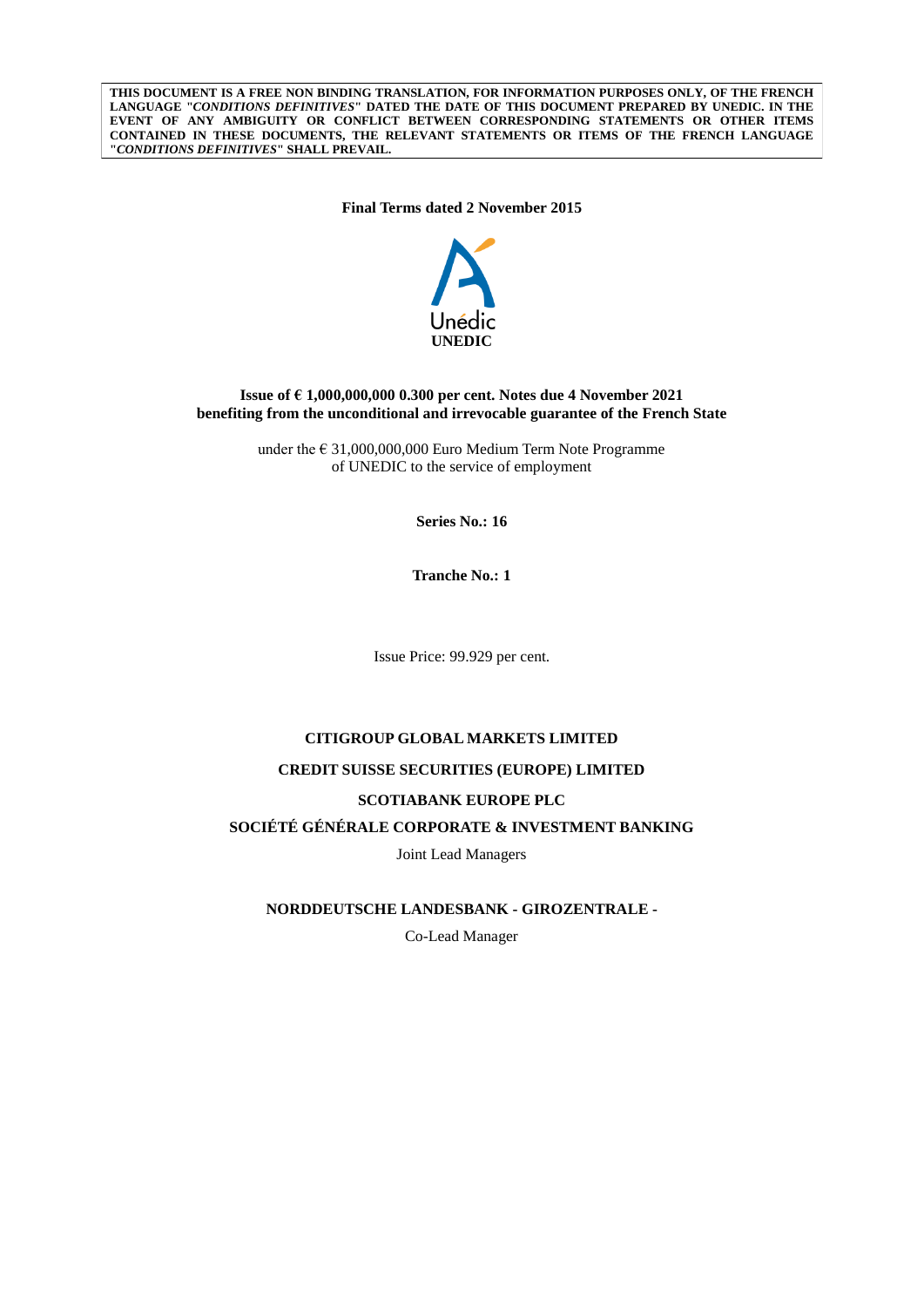#### **PART A – CONTRACTUAL TERMS**

Terms used herein shall be deemed to be defined as such for the purposes of the Terms and Conditions set forth in the base prospectus dated 6 February 2015 (which received on that date the visa of the *Autorité des marchés financiers* ("**AMF**") number 15-046), in the supplement to the base prospectus dated 31 July 2015 (which received on that date the visa of the AMF number 15-432) and in the supplement to the base prospectus dated 24 September 2015 (which received on that date the visa of the AMF number 15-498), which together constitute a base prospectus (the "**Base Prospectus**") for the purposes of the Directive 2003/71/EC of the European Parliament and of the Council of 4 November 2003, as amended (which includes the amendments made by Directive 2010/73/EU of the European Parliament and of the Council of 24 November 2010, to the extent that such amendments have been implemented in a Member State of the European Economic Area) (the "**Prospectus Directive**").

This document constitutes the Final Terms relating to the issue of the notes (the "**Notes**") described hereafter for the purposes of Article 5.4 of the Prospectus Directive and contains the definitive terms of the Notes. These Final Terms supplement the Base Prospectus relating to the Programme of issuance and must be read in conjunction therewith.

The Final Terms and the Base Prospectus are available for viewing on the websites of (a) the *Autorité des marchés financiers* (www.amf-france.org) and (b) the Issuer (www.unedic.org), and during normal business hours at the registered office of the Issuer and at the specified offices of the Paying Agent where copies may be obtained.

| 1. | <b>Issuer:</b>         |                                  | <b>UNEDIC</b>                                                                                                                                                                                                                                                                                                                                                                                                 |
|----|------------------------|----------------------------------|---------------------------------------------------------------------------------------------------------------------------------------------------------------------------------------------------------------------------------------------------------------------------------------------------------------------------------------------------------------------------------------------------------------|
| 2. | Guarantee:             |                                  | Applicable                                                                                                                                                                                                                                                                                                                                                                                                    |
|    |                        |                                  | Unconditional and irrevocable guarantee from the<br>French State granted pursuant to Article 111 of the<br>law no. 2014-1655 dated 29 December 2014<br>(French loi de finances rectificative pour 2014) and<br>Article 1 of the Order (arrêté) of the Minister for<br>Finance and Public Accounts dated 28 January<br>2015 published in the Journal Officiel of the<br>Republic of France on 31 January 2015. |
| 3. | (i)                    | <b>Series Number:</b>            | 16                                                                                                                                                                                                                                                                                                                                                                                                            |
|    | (ii)                   | <b>Tranche Number:</b>           | 1                                                                                                                                                                                                                                                                                                                                                                                                             |
| 4. |                        | <b>Specified Currency:</b>       | Euro (" $\epsilon$ ")                                                                                                                                                                                                                                                                                                                                                                                         |
| 5. |                        | <b>Aggregate Nominal Amount:</b> |                                                                                                                                                                                                                                                                                                                                                                                                               |
|    | (i)                    | Series:                          | € 1,000,000,000                                                                                                                                                                                                                                                                                                                                                                                               |
|    | (ii)                   | Tranche:                         | $\epsilon$ 1,000,000,000                                                                                                                                                                                                                                                                                                                                                                                      |
| 6. | <b>Issue proceeds:</b> |                                  |                                                                                                                                                                                                                                                                                                                                                                                                               |
|    | (i)                    | Gross issue proceeds:            | € 999,290,000                                                                                                                                                                                                                                                                                                                                                                                                 |
|    | (ii)                   | Estimated net issue proceeds:    | € 998,040,000                                                                                                                                                                                                                                                                                                                                                                                                 |
| 7. | <b>Issue Price:</b>    |                                  | 99.929 per cent. of the Aggregate Nominal Amount                                                                                                                                                                                                                                                                                                                                                              |
| 8. | <b>Denomination:</b>   |                                  | € 100,000                                                                                                                                                                                                                                                                                                                                                                                                     |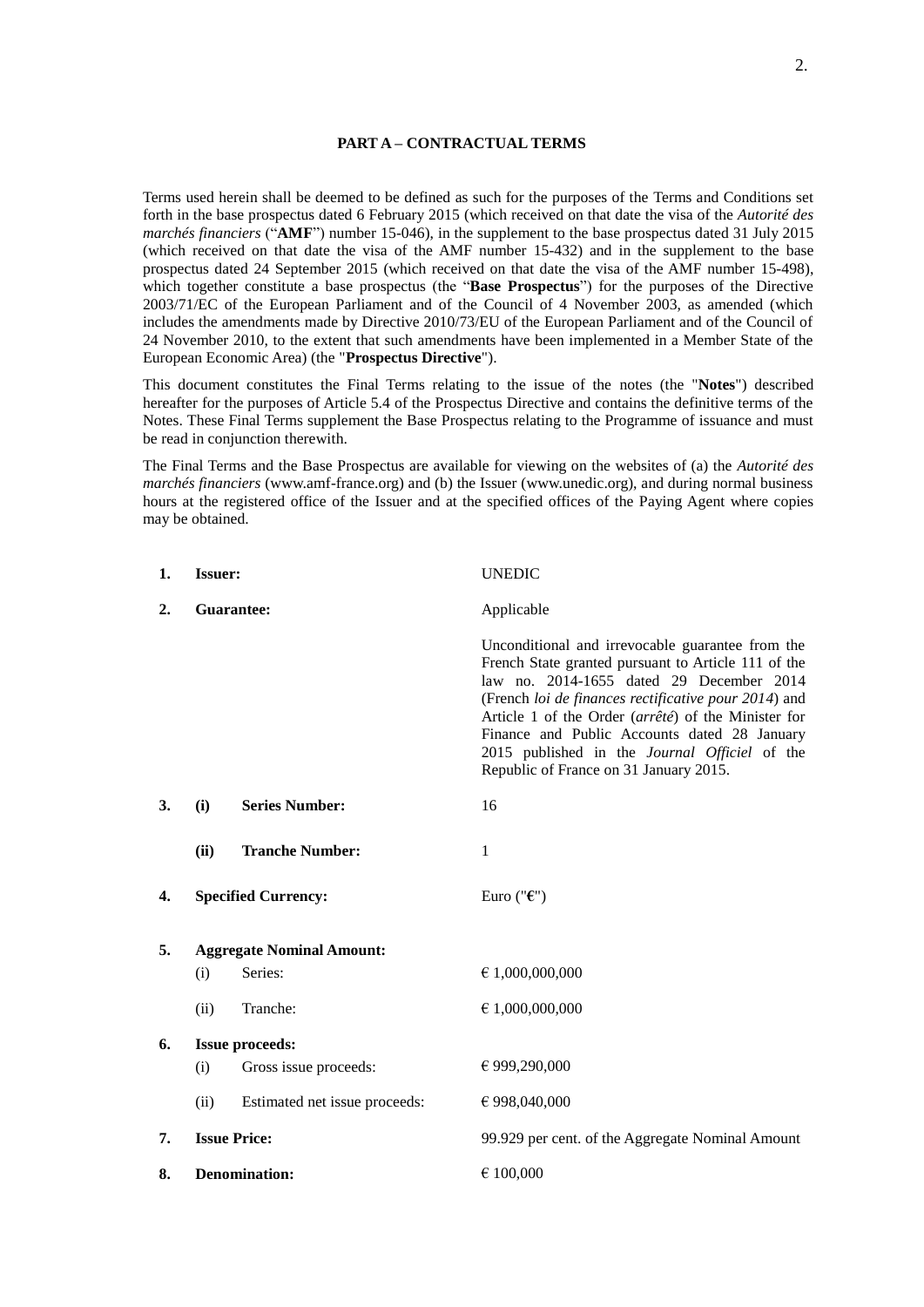| 9.  | <b>Number of Notes issued:</b>                                                                          | 10,000                                                                                                                                                                                                                                                                         |
|-----|---------------------------------------------------------------------------------------------------------|--------------------------------------------------------------------------------------------------------------------------------------------------------------------------------------------------------------------------------------------------------------------------------|
| 10. | <b>Issue Date:</b><br>(i)                                                                               | 4 November 2015                                                                                                                                                                                                                                                                |
|     | (ii)<br><b>Interest Commencement Date:</b>                                                              | <b>Issue Date</b>                                                                                                                                                                                                                                                              |
| 11. | <b>Maturity Date:</b>                                                                                   | 4 November 2021                                                                                                                                                                                                                                                                |
| 12. | <b>Interest Basis:</b>                                                                                  | 0.300 per cent. <i>per annum</i> Fixed Rate (further<br>particulars specified below)                                                                                                                                                                                           |
| 13. | <b>Redemption/Payment Basis:</b>                                                                        | Redemption at par                                                                                                                                                                                                                                                              |
| 14. | of<br><b>Change</b><br><b>Interest</b><br><b>Basis</b><br><b>or</b><br><b>Redemption/Payment Basis:</b> | Not Applicable                                                                                                                                                                                                                                                                 |
| 15. | Option:                                                                                                 | Not Applicable                                                                                                                                                                                                                                                                 |
| 16. | Date of authorisations for issuance of<br>Notes:                                                        | Decision of the Board of directors dated 27 June<br>2014 setting the terms for determining the<br>characteristics of the issue and authorising, from<br>January 2015 until January 2016, Vincent Destival,<br>directeur général of the Issuer, to determine its final<br>terms |
| 17. | <b>Method of distribution:</b>                                                                          | Syndicated                                                                                                                                                                                                                                                                     |

# **PROVISIONS RELATING TO INTEREST PAYABLE**

| 18.                               | <b>Fixed Rate Notes Provisions:</b> |                                                                | Applicable                                                     |
|-----------------------------------|-------------------------------------|----------------------------------------------------------------|----------------------------------------------------------------|
|                                   | (i)                                 | Rate of Interest:                                              | 0.300 per cent. <i>per annum</i> payable annually in<br>arrear |
|                                   | (ii)                                | <b>Interest Payment Dates:</b>                                 | 4 November in each year                                        |
|                                   | (iii)                               | <b>Fixed Coupon Amounts:</b>                                   | $\in$ 300 per $\in$ 100,000 in Denomination                    |
|                                   | (iv)                                | Broken Amount(s):                                              | Not Applicable                                                 |
|                                   | (v)                                 | Day Count Fraction:                                            | Actual/Actual - ICMA                                           |
|                                   | (vi)                                | <b>Determination Dates:</b>                                    | 4 November in each year commencing on 4<br>November 2016       |
|                                   | (vii)                               | Other terms relating to the method<br>of calculating interest: | Not Applicable                                                 |
| 19.                               |                                     | <b>Floating Rate Notes Provisions:</b>                         | Not Applicable                                                 |
| PROVISIONS RELATING TO REDEMPTION |                                     |                                                                |                                                                |
| 20.                               |                                     | <b>Call Option:</b>                                            | Not Applicable                                                 |

**21. Other Option:** Not Applicable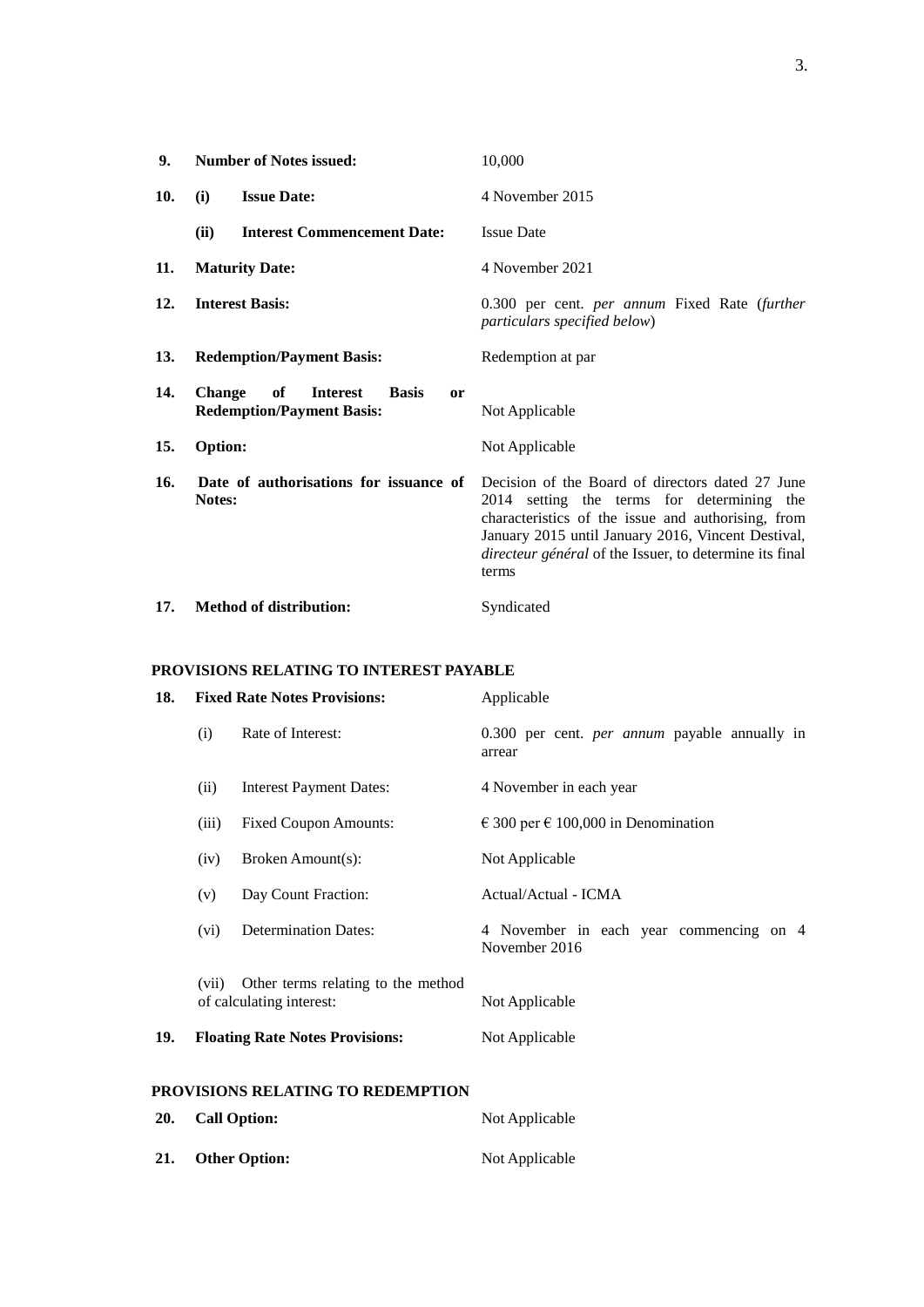**22. Final Redemption Amount of each Note:**  $\epsilon$  100,000 per Note of  $\epsilon$  100,000 Denomination

#### **23. Early Redemption Amount:**

Early Redemption Amount(s) of each Note payable on redemption for taxation reasons or on event of default or other early redemption and/or the method of calculating the same and/or any other terms (if required or if different from that

set out in the Conditions): As specified in Condition 7 of the Terms and Conditions of the Base Prospectus

## **GENERAL PROVISIONS APPLICABLE TO THE NOTES**

#### **24. Form of Notes:**

- (i) Form of Notes: Dematerialised Notes in bearer form (*au porteur*)
- (ii) Registration Agent: Not Applicable
- **25. Financial Centre(s) or other special provisions relating to payment dates for the purposes of Condition 8(d):** Not Applicable
- **26. Redenomination, renominalisation and reconventioning provisions:** Not Applicable
- **27. Consolidation provisions:** Not Applicable
- 

**28.** *Masse* **(Condition 12):** The name and address of the initial Representative of the *Masse* are:

> MASSQUOTE S.A.S.U. RCS 529 065 880 Nanterre 7bis rue de Neuilly F-92110 Clichy France

Mailing address : 33, rue Anna Jacquin 92100 Boulogne-Billancourt France Represented by its Chairman

The name and address of the alternate Representative of the *Masse* are:

Gilbert Labachotte 8 Boulevard Jourdan 75014 Paris France

The Representative of the *Masse* will perceive a remuneration of  $\epsilon$  450 *per annum* (excluding VAT) with respect to its appointment as Representative.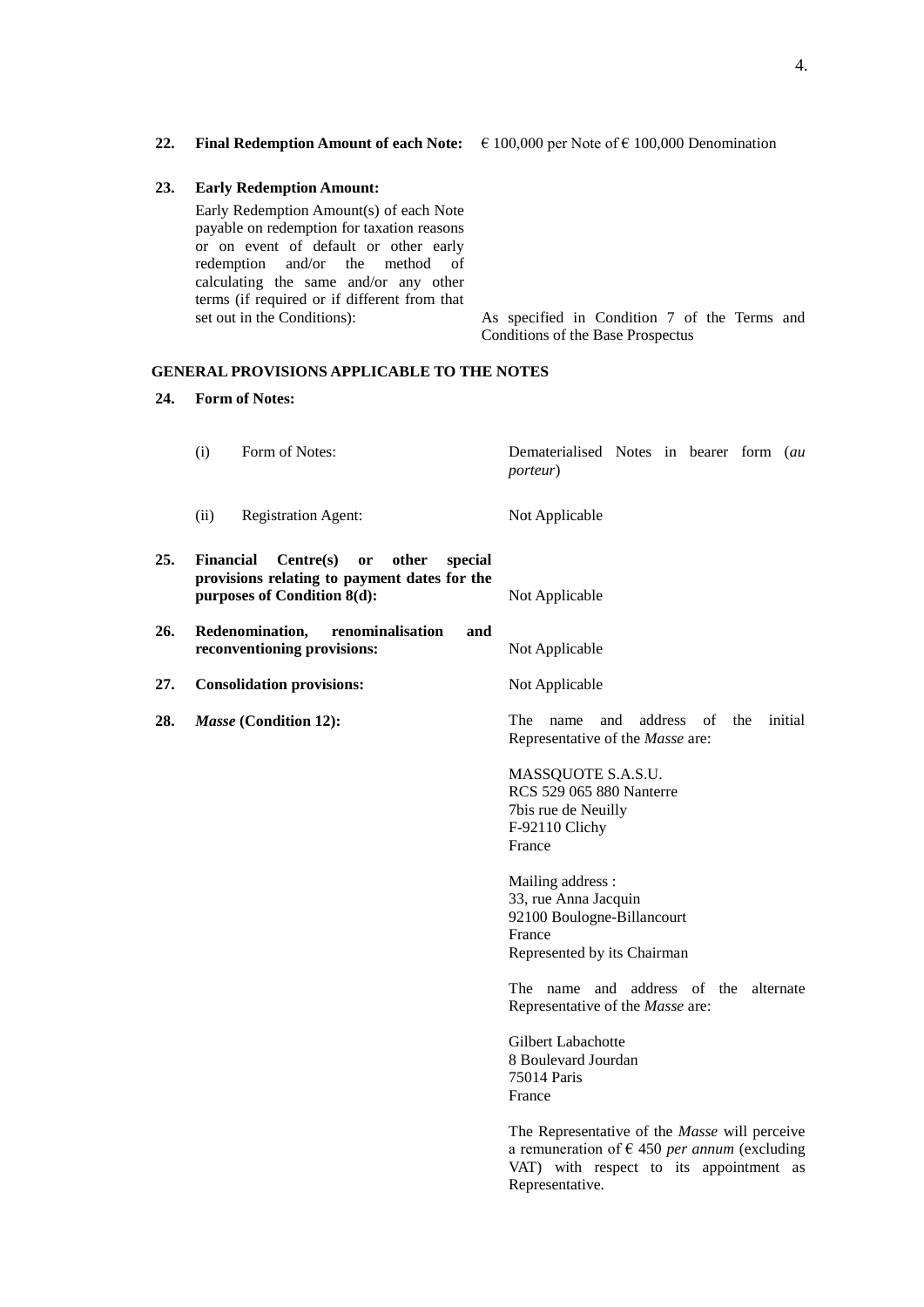| <b>29.</b> | <b>Other final terms:</b>          |                                                                             | Not Applicable                                                                                                                                           |  |
|------------|------------------------------------|-----------------------------------------------------------------------------|----------------------------------------------------------------------------------------------------------------------------------------------------------|--|
|            | <b>DISTRIBUTION</b>                |                                                                             |                                                                                                                                                          |  |
| 30.        | (i)                                | If syndicated, names of Managers:                                           | <b>Joint Lead Managers</b><br>Citigroup Global Markets Limited<br>Credit Suisse Securities (Europe) Limited<br>Scotiabank Europe plc<br>Société Générale |  |
|            |                                    |                                                                             | <b>Co-Lead Manager</b><br>Norddeutsche Landesbank - Girozentrale -                                                                                       |  |
|            | (ii)<br>(iii)                      | Date of the subscription agreement:<br><b>Stabilising Manager (if any):</b> | 2 November 2015<br>Not Applicable                                                                                                                        |  |
| 31.        | If non-syndicated, name of Dealer: |                                                                             | Not Applicable                                                                                                                                           |  |

### **PURPOSE OF FINAL TERMS**

These Final Terms comprise the final terms required for issue and admission to trading on Euronext Paris of the Notes described herein pursuant to the Euro 31,000,000,000 Euro Medium Term Note Programme of UNEDIC to the service of employment.

## **RESPONSIBILITY**

The Issuer accepts responsibility for the information contained in these Final Terms.

Signed on behalf of UNEDIC:

By: ............................................

Duly authorised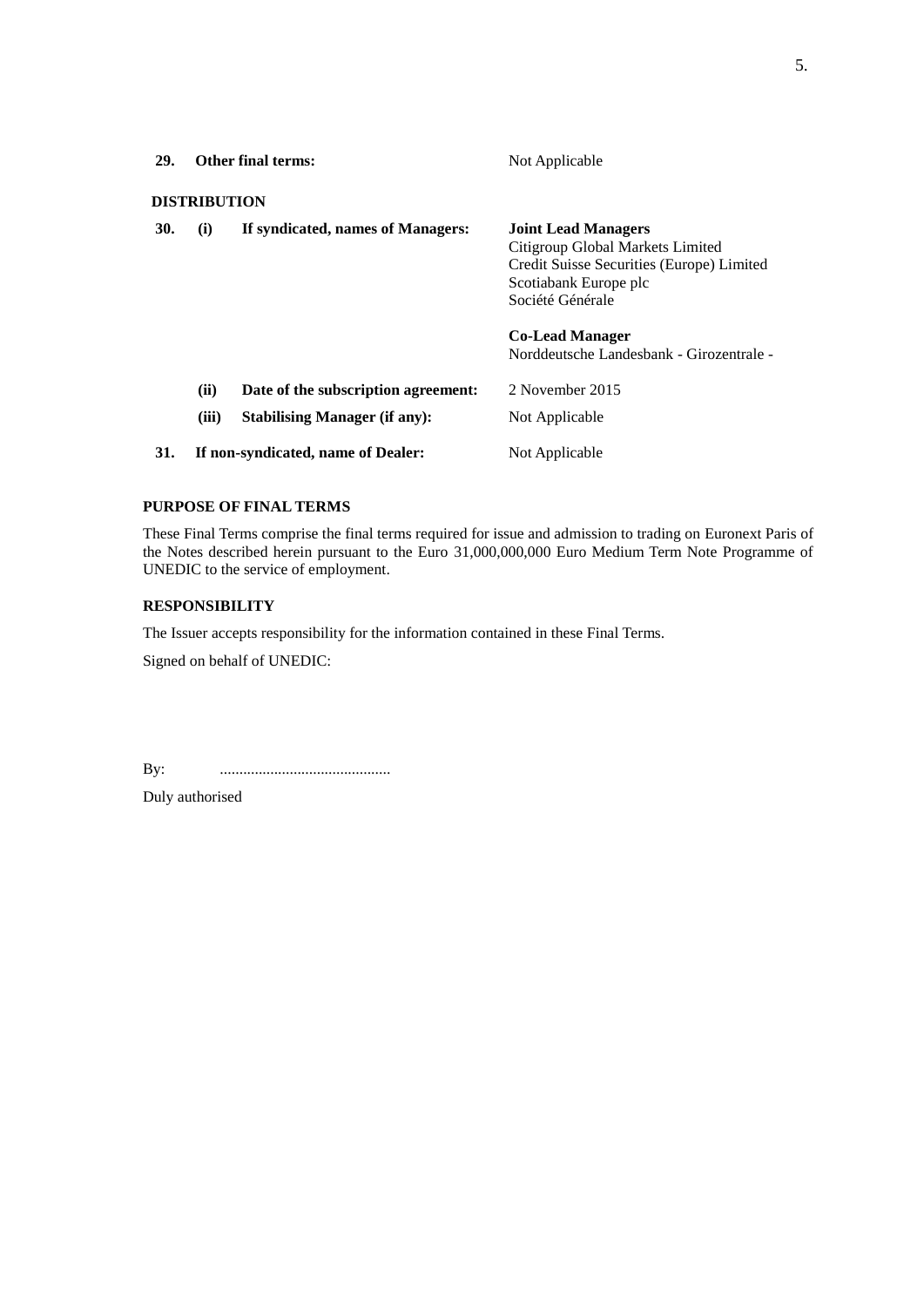#### **PART B – OTHER INFORMATION**

#### **1. ADMISSION TO TRADING**

 $2.$ 

| (i)      | (a)                                                            | Admission to trading:                                                                                                                                                                                             | Application has been made by the Issuer (or on its<br>behalf) for the Notes to be admitted to trading on<br>Euronext Paris with effect from 4 November 2015.        |
|----------|----------------------------------------------------------------|-------------------------------------------------------------------------------------------------------------------------------------------------------------------------------------------------------------------|---------------------------------------------------------------------------------------------------------------------------------------------------------------------|
|          | (b)                                                            | Regulated Markets or equivalent<br>markets<br>which.<br>to<br>on<br>the<br>knowledge of the Issuer, securities<br>of the same class of the Notes to<br>be admitted to trading are already<br>admitted to trading: | Not Applicable                                                                                                                                                      |
| (ii)     | Estimate of total expenses related to<br>admission to trading: |                                                                                                                                                                                                                   | €4,600                                                                                                                                                              |
| (iii)    |                                                                | Additional<br>publication<br>of<br><b>Base</b><br>Prospectus and Final Terms:                                                                                                                                     | Not Applicable                                                                                                                                                      |
|          | <b>RATINGS</b>                                                 |                                                                                                                                                                                                                   |                                                                                                                                                                     |
| Ratings: |                                                                |                                                                                                                                                                                                                   | The Notes to be issued are expected to be rated by<br>Standard & Poor's Credit Market France SAS,<br>Moody's Investors Service Limited and Fitch's<br>France S.A.S: |
|          |                                                                |                                                                                                                                                                                                                   | S & P: AA                                                                                                                                                           |
|          |                                                                |                                                                                                                                                                                                                   | Moody's: Aa2                                                                                                                                                        |

Fitch: AA

In accordance with Regulation (EC) No 1060/2009 dated 16 September 2009 of the European Parliament and of the Council, each of Standard & Poor's Credit Market France SAS, Moody's Investors Service Limited and Fitch France S.A.S. is included in the list of registered credit rating agencies published on the European Securities and Markets Authority's website.

# **3. INTERESTS OF NATURAL AND LEGAL PERSONS INVOLVED IN THE ISSUE**

Save as discussed in "Subscription and Sale" of the Base Prospectus, so far as the Issuer is aware, no person involved in the offer of the Notes has an interest material to the offer.

#### **4. REASONS FOR THE OFFER**

Reasons for the offer: See "Use of Proceeds" wording in Base Prospectus.